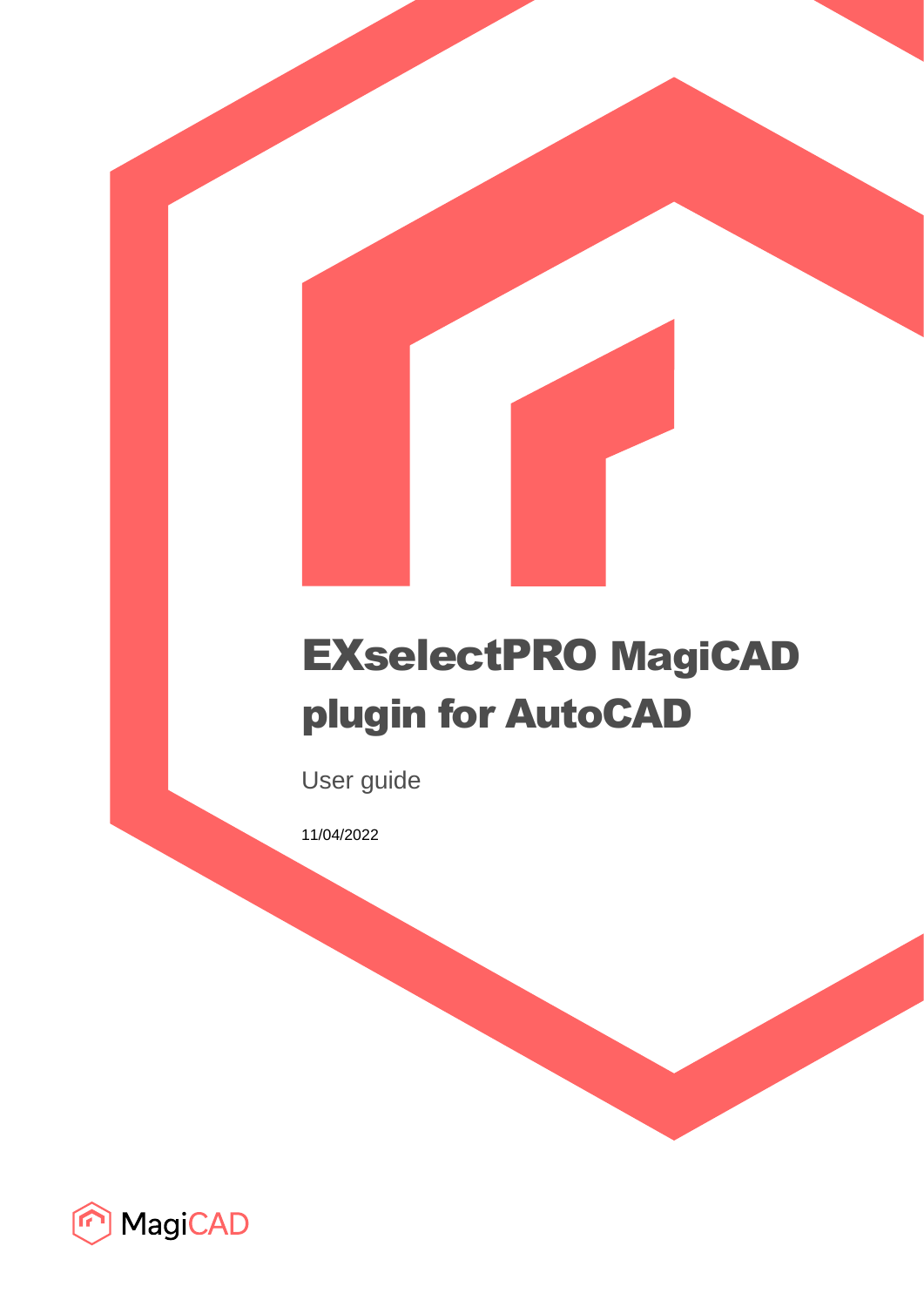

## **Content**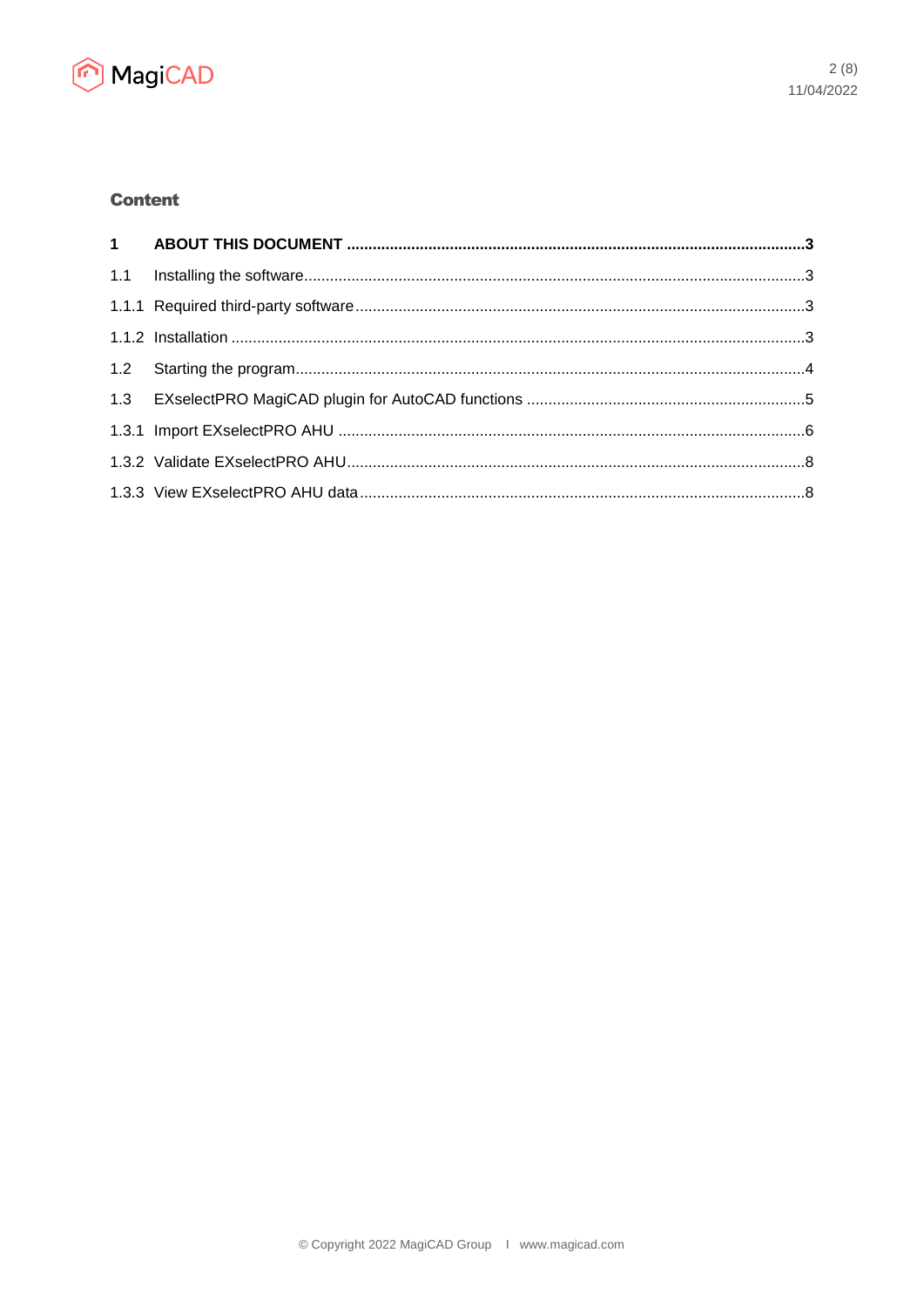

## 1 About this document

This document contains instructions on using *EXselectPRO MagiCAD plugin for AutoCAD*. Plugins allows inserting Exhausto air handling units into to MagiCAD or AutoCAD drawing.

## 1.1 Installing the software

## 1.1.1 Required third-party software

EXselectPRO MagiCAD plugin for AutoCAD works with the following MagiCAD for AutoCAD versions

- MagiCAD 2022 and AutoCAD 2017-2022
- MagiCAD 2023 and AutoCAD 2019-2023

## 1.1.2 Installation

- 1. Download setup file from [https://portal.magicad.com/download/ProductSearch?searchStr=Exhausto&platform=&product](https://portal.magicad.com/download/ProductSearch?searchStr=Exhausto&platform=&productClass=&activationId=&categoryId=3) [Class=&activationId=&categoryId=3](https://portal.magicad.com/download/ProductSearch?searchStr=Exhausto&platform=&productClass=&activationId=&categoryId=3)
- 2. Install EXselectPRO MagiCAD plugin.

Administrator privileges are recommended for installation. **Note if you have several AutoCAD versions on your workstation:**

Before you run the installation program, start MagiCAD to make sure that *EXselectPRO MagiCAD Plugin* installs on the same AutoCAD platform as MagiCAD.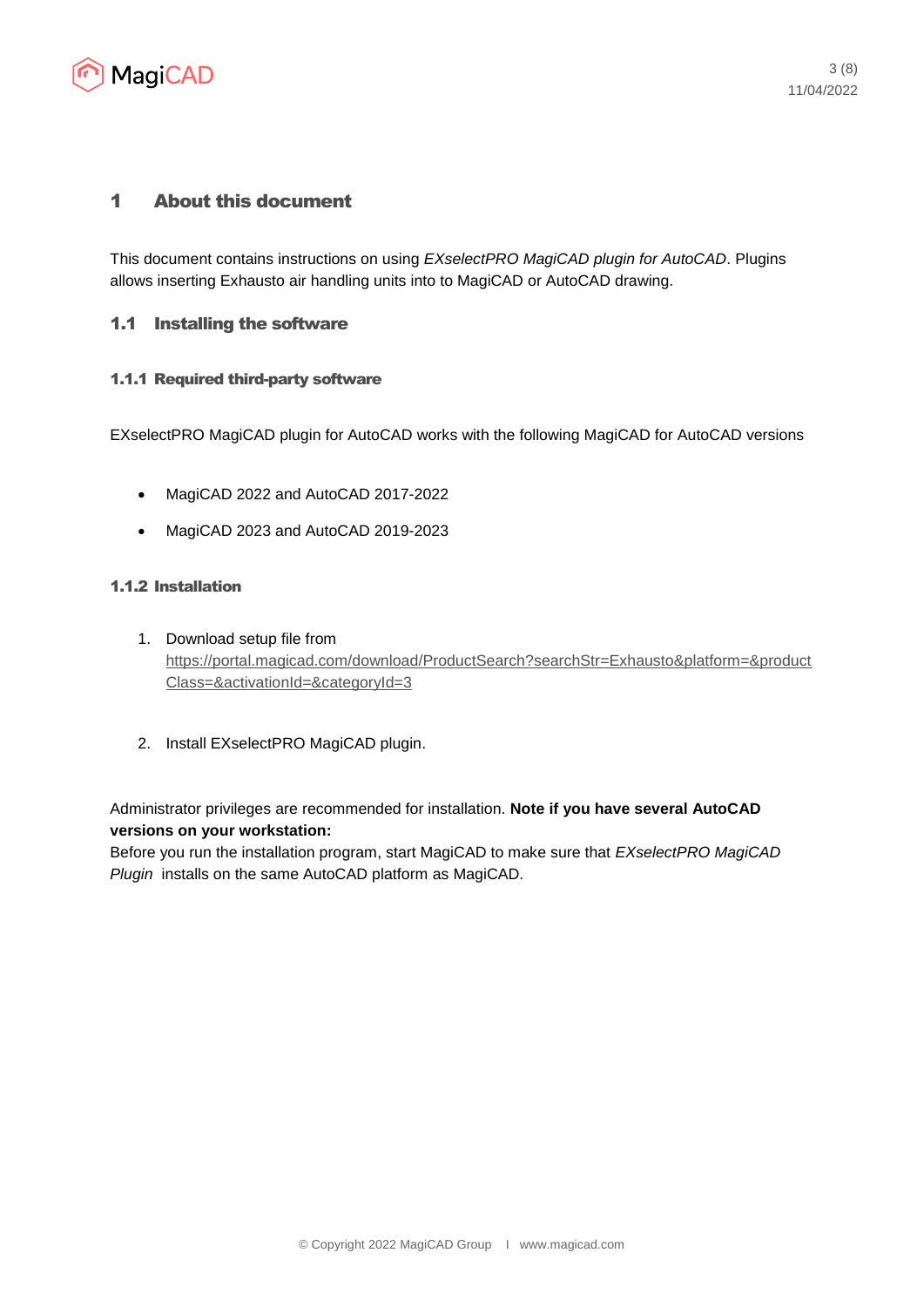

## 1.2 Starting the program

Before you start using *EXselectPRO MagiCAD Plugin*, start MagiCAD and open a Ventilation and Piping project.

If the plugin ribbon button or toolbar is not visible in AutoCAD, you need to load the customization file (*.cuix*) manually. Run **CUILOAD (**or **MENULOAD)** in AutoCAD, and browse the customization file from the directory where you installed the program (by default, the directory is *C:\ProgramData\Exhausto\EXselectPRO MagiCAD plugin for AutoCAD\*).

| Load/Unload Customizations                                                                                                                                                                                | x              |
|-----------------------------------------------------------------------------------------------------------------------------------------------------------------------------------------------------------|----------------|
| Loaded Customization Groups:<br>APPMANAGER<br>┻<br>EXHAUSTOMAGI<br><b>FEATUREDAPPS</b><br>Ξ<br><b>MAGICAD</b><br><b>MAGICIRCUITDESIGNER</b><br>MAGIPLUGINMANAGER<br><b>MAGISYSTEMDESIGNER</b><br>┯<br>MEP | Unload         |
| File Name:<br>flagiCAD plugin for AutoCAD\ExhaustoMagi.cuix                                                                                                                                               | Load<br>Browse |
|                                                                                                                                                                                                           | Close<br>Help  |

When you select *Load*, *EXselectPRO* toolbar and ribbon button appears on the desktop.



Next time you use AutoCAD, the customization file is automatically loaded.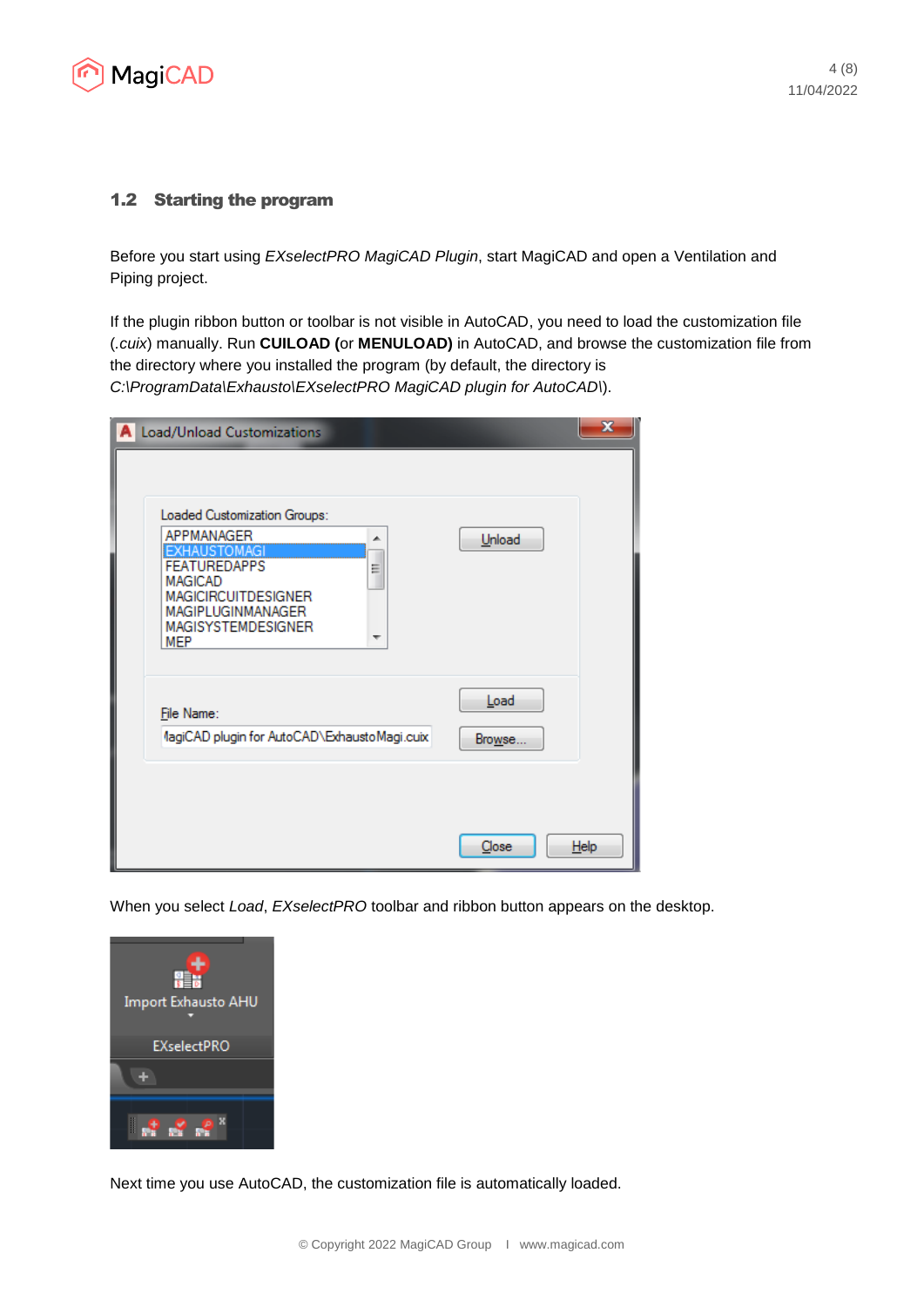

## 1.3 EXselectPRO MagiCAD plugin for AutoCAD functions

#### **Main functions**

Plugin contains the following functions:



Opens the File Open dialog from where user can select MagiCAD AHU import file. These MagiCAD AHU import files can be exported from Exhausto's air handling unit dimensioning software EXselectPRO. User can insert air handling units included in selected file into MagiCAD drawing.



Validates Exhausto air handling unit. Validates the selected air handling unit against the current working point. If working point has changed significantly, it is recommended to re-dimension the AHU in ExSelectPro with the updated working point.



Allows user to view technical data of the selected product. The selected product can be air handling unit or duct component which is dimensioned by EXselectPRO.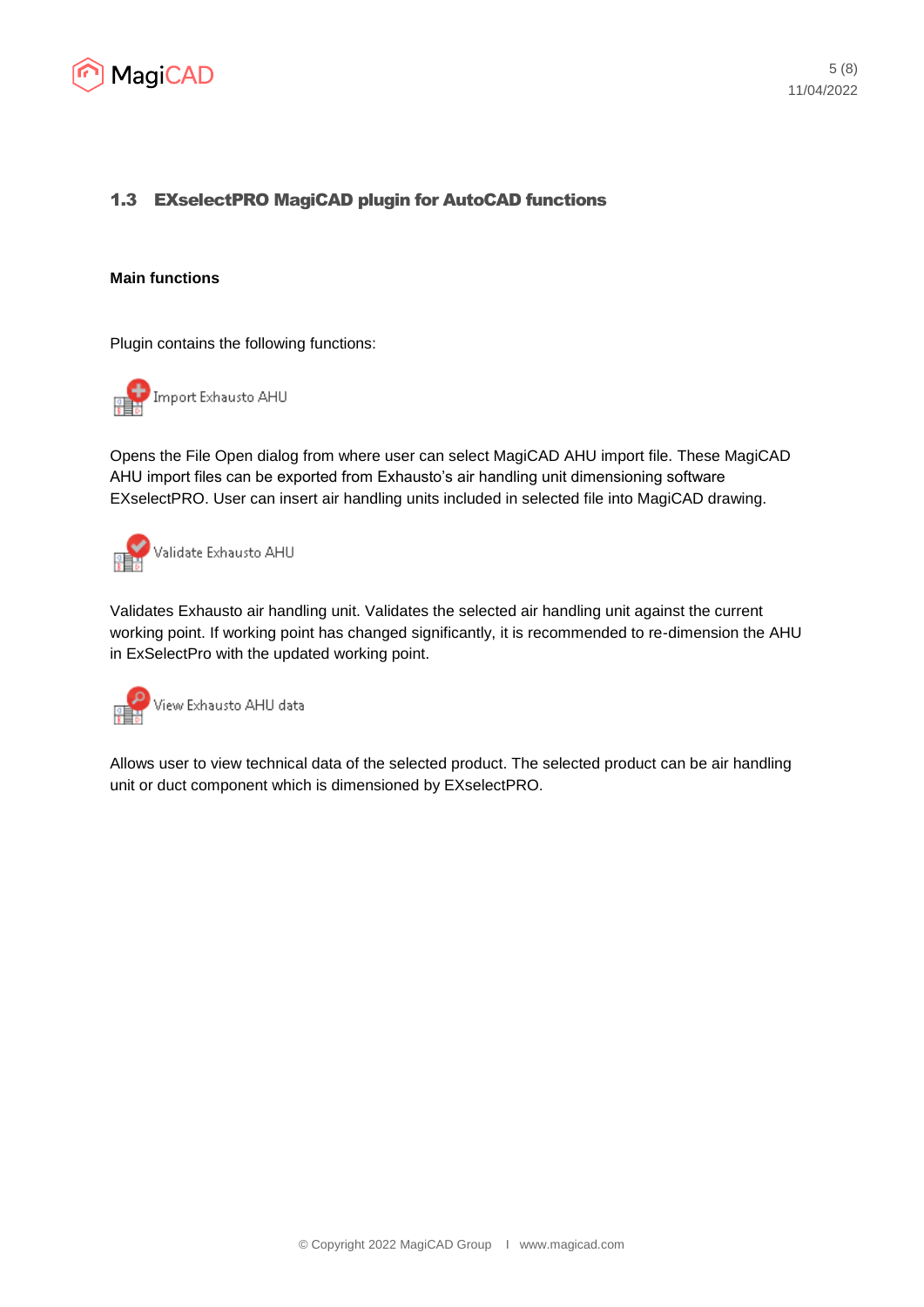

#### 1.3.1 Import EXselectPRO AHU

Import Exhausto AHU

Follow these steps for Importing EXselectPRO's air handling unit into MagiCAD drawing:

- 1. Before Import EXselectPRO AHU -operation from the plugin is used, air handling unit(s) needs to be first exported from EXselectPRO. This part is can be done for example by Exhausto. They will then deliver the exported file to designer. Thus, designers do not necessarily need to use EXselectPRO in order to use this functionality.
- 2. Click *Import EXselectPRO AHU* button from plugin's ribbon panel in AutoCAD. If MagiCAD is installed, plugin ribbon panel is located in MagiCAD plugins tab.



3. User should browse to the folder where export file is located. EXselectPRO generates .mahfiles which are supported by this plugin.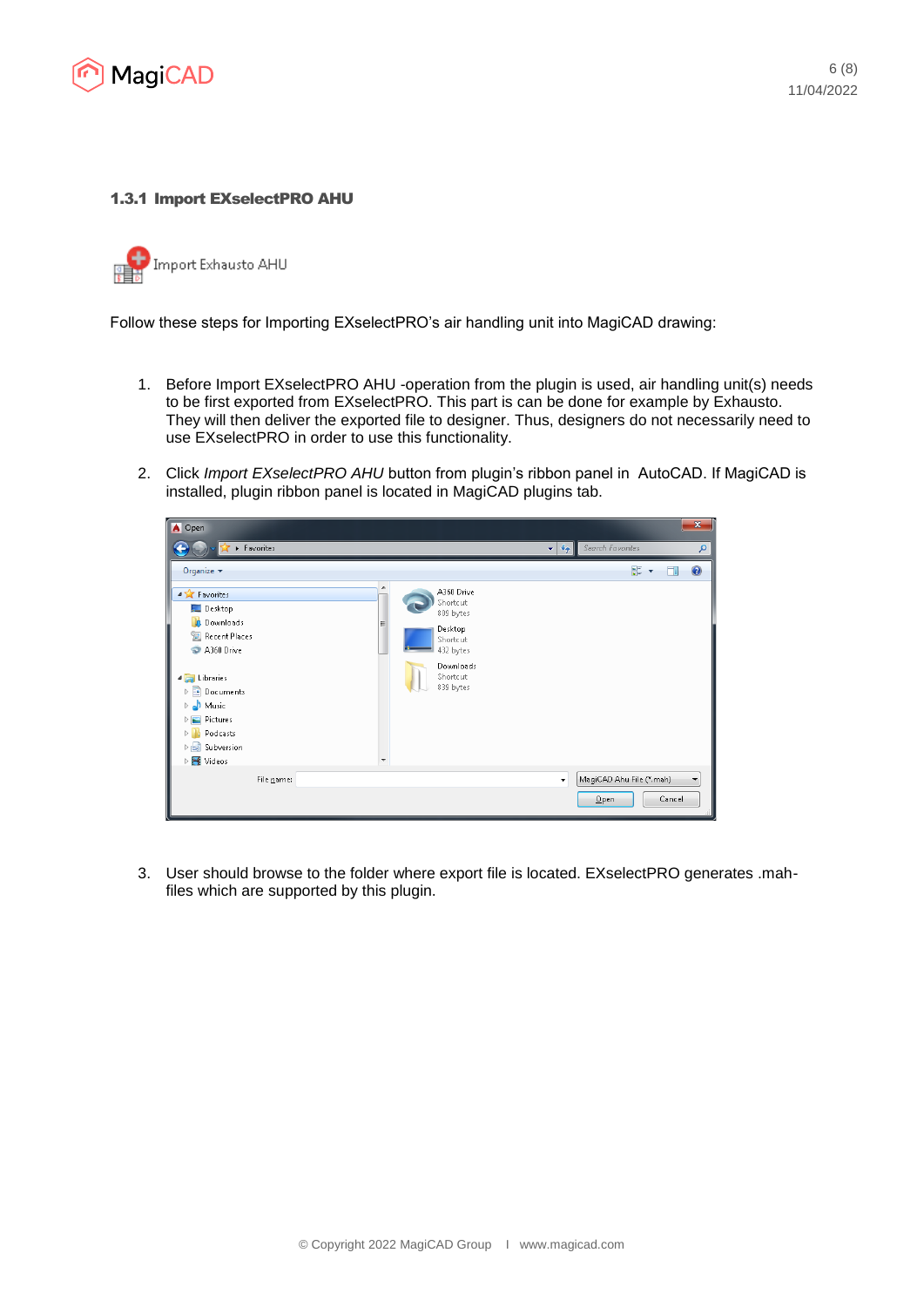

- EXselectPRO MagiCAD plugin for AutoCAD 2016.5.1.0 **EXHAUSTO** Anlæg 1 **V** Insert Supply 1  $\ddot{\phantom{0}}$ Outdoor air 1 Outdoor system  $\cdot$ Supply 1 Supply system  $\ddot{\phantom{0}}$ Extract 1 **Extract system**  $\ddot{\phantom{0}}$ Exhaust system Exhaust 1  $\ddot{\phantom{0}}$ Heating system  $\overline{\mathbf{v}}$ Cooling system **Installation height** l o  $\heartsuit$  Heating coil water Units Value Description  $\circledcirc$  Cooling coil 4070 Size Weight 1559 kg Name Anlæg 1 ETA 824  $%$ PDF from EXselectPRO Open Web site: http://www.exhausto.com/ F MagiCAD Insert Cancel
- 4. Once user has chosen the file and clicked open button, available products are loaded into installation dialog:

- 5. Available products are shown in list view on the left side of the dialog. Geometry of the product is displayed on the top right side. Before installing product to drawing, user needs to first select MagiCAD system (if MagiCAD drawing is opened) for each duct connection (for each product installed to the drawing). Also installation height of the product can be defined here.
- 6. You are able to open the printout of the air handling unit by clicking "Open" link located in technical details view. Printout contains more detailed information about selected AHU.
- 7. Once MagiCAD systems have been defined for all the products, installation can be started by clicking insert button.
- 8. Products can be placed to the drawing one by one by dragging them to wanted position in the drawing.